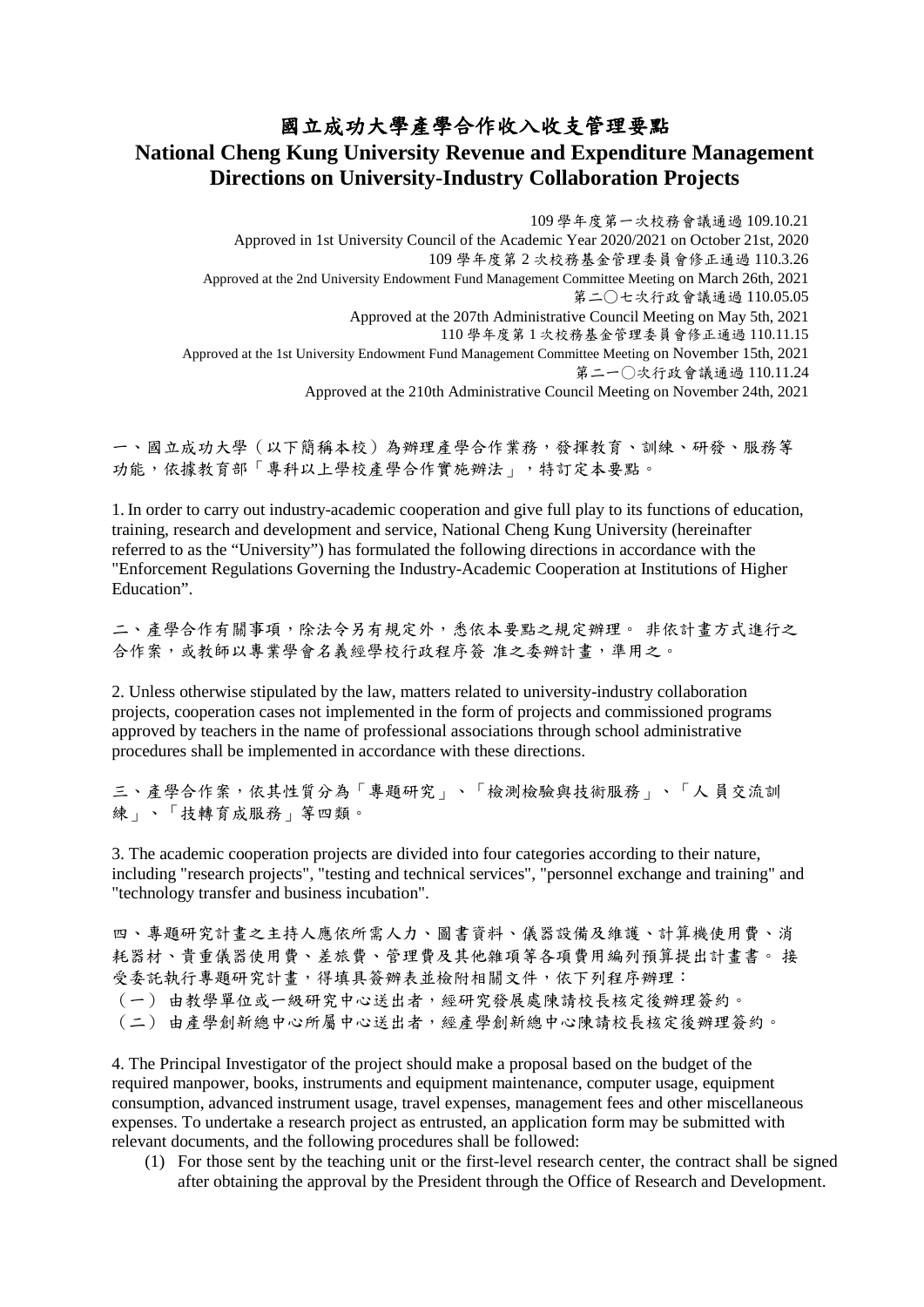(2) For those sent by the Innovation Headquarters, the contract shall be signed after obtaining the approval by the President through the Innovation Headquarters.

五、產學合作收入,均應納入校務基金統籌管理。

5. The income from university-industry collaboration shall be included in the management of university endowment fund.

六、各產學合作案應編列適當行政管理費。

(一) 管理費之編列比率如下:

1. 專題研究案

(1) 科技部(原國科會)專題研究計畫:依科技部(原國科會) 規定辦理。

(2) 政府機關及公民營機構委託之專題研究計畫:應按計畫經 費總金額編列至少 20%管理費。 申請之計畫管理費提列未達前述標準者,於計畫開始執行時, 各期執行金額應預留 20% 之管理費。 但政府機關另訂有管理 費標準者,不在此限。除前項規定外,經校長核准者得降低 此標準。 (3) 教師以專業學會名義經學校行政程序許可之委辦計畫, 如 有涉及使用學校資源,應本於使用 者付費原則,比照政府 機關及公民營機構委託之專題研究計畫,應按計畫經費總 金額編列至少 20%管理費,納入校務基金統籌運用。 經校長核准降低管理費標準之計畫案執行結束時,如有節 餘款,應先行補足按計畫總經費應行編列之管理費,所餘款項 始得依「國立成功大學產學合作計 畫行政管理費及節餘款支用要點」之規定辦理。

#### 2. 檢測檢驗與技術服務

(1) 內業:如試驗、檢定、化驗分析、規劃設計等零星委託案,至少編列 20%管理費。

(2) 外業:如測量、鑽探、勘察、監造等零星委託案,至少編列 5.5%管理費。

(3) 若以計畫書簽約之委託案,則不分內、外業加列 6%管理費。

3. 人員交流訓練 如開班辦理在職訓練、技術人力養成訓練、專門技術訓練、代 辦實習等在校內舉 辦者屬內業,在校外舉辦者屬外業,管理費之編列依據「國立成功大學推廣教育收支管理要點」 辦理。

4. 技轉育成服務

(1)技轉服務:由本校研發成果衍生收益之企業關係與技轉中心所獲分 配金額提列 20%,作為企業 關係與技轉中心管理費。

(2)育成服務:由新創加速中心所獲之育成服務收入提列 20%,作為新創加速中心管理費。

(二) 以產學合作案方式舉辦之學術研討會公家機構補助款可不提列管理費,惟自行收費及民營 機構補助款部分酌予提成 5%。

(三) 各項專題計畫執行結案後之節餘款除委方另有規定需繳回外,其 轉至下年度繼續使用者, 以及各項行政管理費之授權支用,依「國立成功大學產學合作計書行政管理費及節餘款支用要 點」辦理。

6. Appropriate administrative management fees shall be included in each university-industry collaboration project.

(1) The proportion of management fee is as follows:

- (A) Research project:
	- (i) Research project of the Ministry of Science and Technology (MOST; formerly National Science Council): Subject to the provisions of the MOST.
	- (ii) Research project commissioned by the government agencies, public and private institutions: Management fees of at least 20% shall be included in the total amount of funds. If the management fee does not meet the above standards at the time of application, 20% of the management fee shall be set aside at the beginning of the implementation of the project. However, this restriction shall not be applied to the projects for which the government agencies have set a management fee standard. In addition to the provisions of the preceding paragraphs, this standard may be lowered if approved by the President.
	- (iii) If a teacher's authorized plan approved by the University's administrative procedures in the name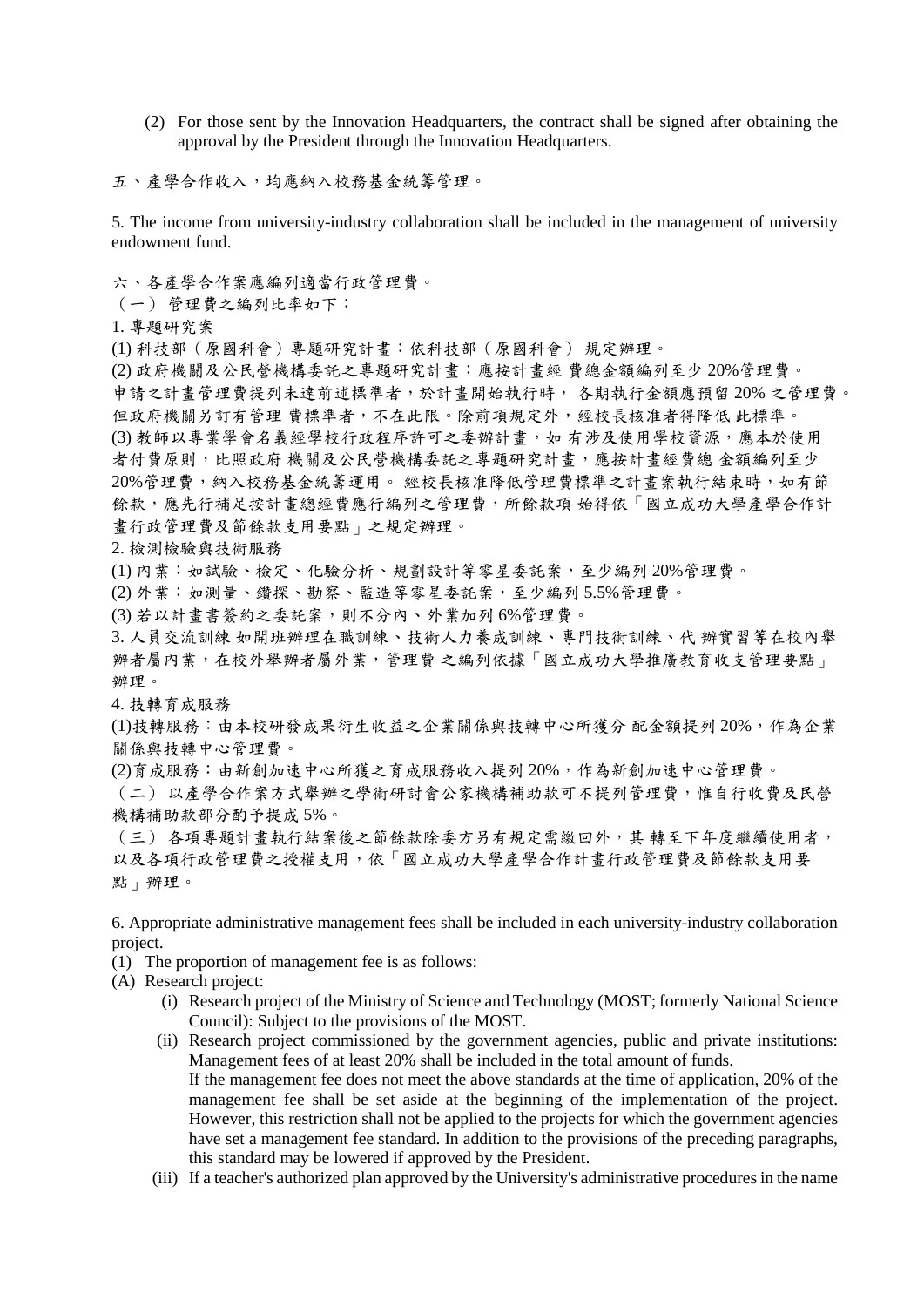of the professional association involves the use of school resources, at least 20% of the total funds, the same proportion as the research project commissioned by the government agencies, public and private institutions, shall be submitted to the university endowment fund as the management fee in accordance with the user-pays principle. If there is any surplus at the end of the implementation of the project with lower management fee standard approved by the President, the management fee shall be made up first. After that, the remaining funds can be handled in accordance with the provisions of "National Cheng Kung University Directions on Management Fee and Surplus Fund of the University-Industry Collaboration Projects".

- (B) Testing and technical services:
	- (i) Internal testing: For sporadic entrustment cases such as test, verification, laboratory analysis, planning and design, at least 20% management fee shall be allocated.
	- (ii) External testing: For sporadic entrustment cases such as surveying, drilling, investigation and construction supervision, at least 5.5% management fee shall be allocated.
	- (iii) For entrustment cases signed with the proposal, 6% management fee shall be included regardless of whether it is an internal or external testing.
- (C) Personnel exchange and training

The internal business includes on-job training, training of technical personnel, training of special skills, and internship held on campus. The external business refers to activities that are held off campus. The management fee is arranged according to the "National Cheng Kung University Revenue and Expenditure Management Directions on Continuing Education".

- (D) Technology transfer and business incubation
	- (i) Technology transfer: 20% of the allocated amount to the Center for Corporate Relations and Technology Transfer (CCRTT) derived from the R&D achievements of the university shall be set aside as the management fee for the CCRTT.
	- (ii) Business incubation: 20% of the income from the incubation services received by the Innovation Acceleration Center(IAC) will be used as the management fee of the IAC.
- (2) For seminars organized in the form of industry-university cooperation, no management fee is included in the grant. However, 5% of the charging and the subsidy from private organizations shall be listed as the management fee.
- (3) Except others stipulated by the entrustment, the remaining fund of each project will be transferred to the next year for further use and the authorized expenditure of all administrative expenses shall be subjected to the "National Cheng Kung University Directions on Management Fee and Surplus Fund of the University-Industry Collaboration Projects".
- 七、管理費(含賸餘款)之運用範圍如下:
- (一) 儀器設備之購置及維護等。
- (二) 對學校學術研究及教學發展有關事項之支援。

(三) 編制內教師、比照教師之專業技術人員、研究人員本薪(年功薪)、 加給以外之給與、編制外人 員之人事費及其他給與、行政支援人員 加班費,及辦理產學合作業務有績效之行政支援人員等工 作酬勞。

- (四) 講座經費之支應。
- (五) 教師教學及學術研究獎勵之支應。
- (六) 出國旅費之支應。
- (七) 公務車輛之增購、汰換及全時租賃。
- (八) 新興工程之支應。
- (九) 因應自償性支出之舉借及其償還財源之控管。
- (十) 接待國外訪賓之餐敘、餽贈或國際交流等相關經費。
- (十一) 校內人員講座鐘點費、會議出席費、文件資料審查費,比照外聘學者專家標準支給。
- (十二) 因執行業務所需搭乘計程車之車資,或自行開車油料費。
- (十三) 教學單位新聘教師面談差旅費。
- (十四)依本校校務基金投資要點規定辦理之投資。
- (十五) 其他對於激勵教師、研究人員、學生士氣及推動校務發展、產學合作有關事項之支援。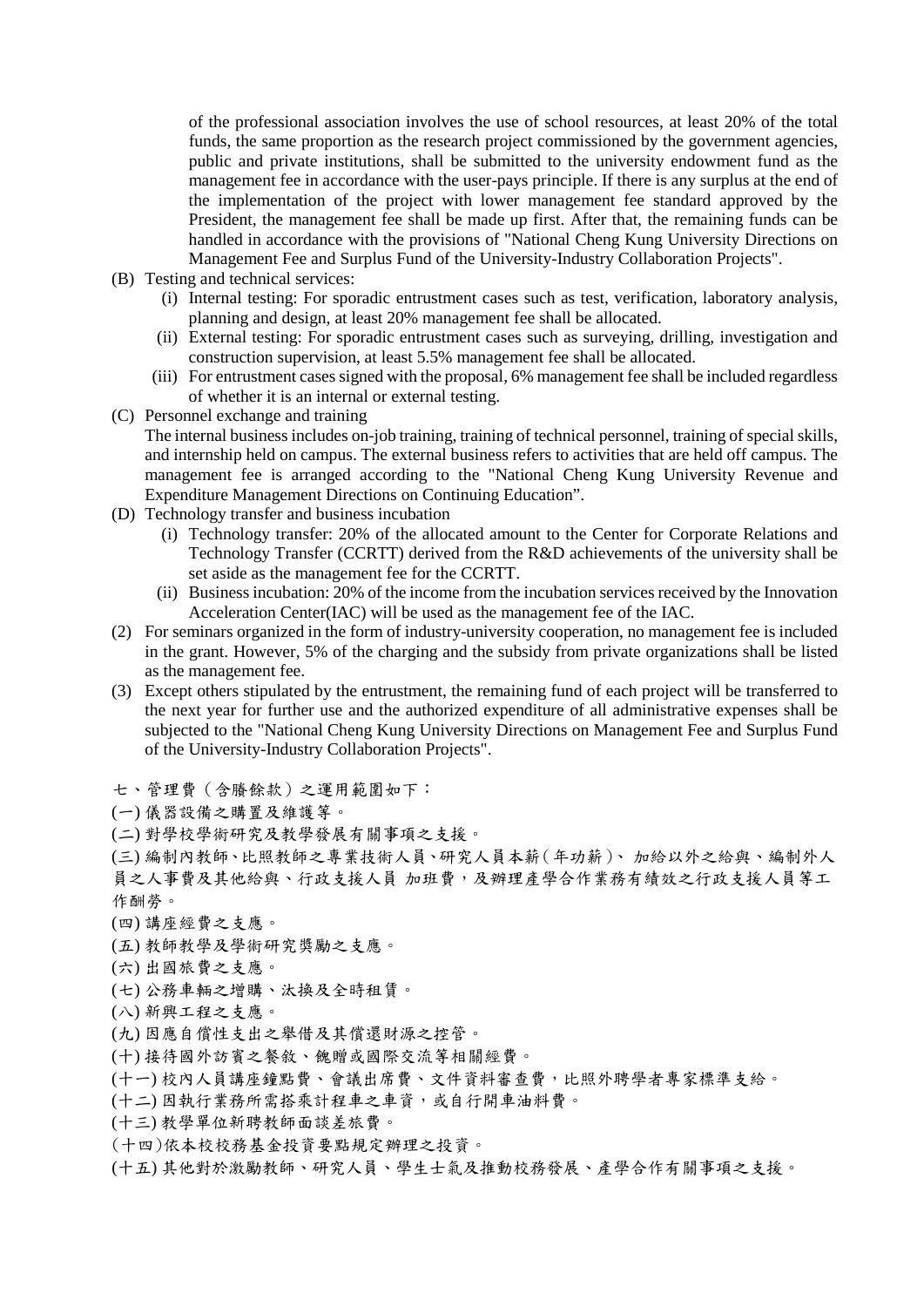前項管理費運用範圍,如委託或補助單位另有規定者,從其規定。

第一項第十四款及第八部第一項第八款有關投資金額、投資期間及獲利分配等相關事項,另定 之。

7. The application scope of the management fee (including surplus) is as follows:

- (1) Purchase and maintenance of equipment
- (2) Support for academic research and teaching development
- (3) The salary of teachers, technical professionals and researchers in the organization (seniority pay), bonus other than bonus, personnel fee and other payment for support personnel, overtime pay for administrative support personnel, and the remuneration for administrative support personnel with excellent performance in the industry-academic cooperation project
- (4) Funding for lectures
- (5) Awards for teaching and academic research
- (6) Travel expenses abroad
- (7) Additional purchase, replacement and full-time leasing of official vehicles
- (8) Support for new construction project
- (9) To control the borrowing and repayment of self-liquidating expenses
- (10) Dinner reception, gift or international exchange fund for foreign visitors
- (11) Hourly rate for lecturers, conference attendance fee and document inspection fee for staff of the University that are paid according to the standards of external scholars and experts
- (12) Taxi fare or fuel charge for carrying out business
- (13) Travel expenses for interview of new teachers in teaching units
- (14) Investment according to "National Cheng Kung University Directions for Endowment Fund Investment."
- (15) Other matters relating to the morale of teachers, researchers and students, and the promotion of academic development and industry-academic cooperation

The application scope of the management fee of the preceding paragraph shall not apply if otherwise specified by subsidies (including scientific research) or entrustment institutions.

Subparagraph 14 of paragraph 1 and Subparagraph 8 of paragraph 1 in Article 8 provides that the detail of investment such as invest amount, duration, profit distribution shall be prescribed separately

- 八、節餘款之運用範圍如下:
- (一) 用以聘請助理、購買儀器設備、雜項費用及其他與教學及研究發展有 關之費用等。
- (二) 節餘款不得支用於教師之兼任酬勞費。
- (三) 節餘款得支用於出國參加國際學術會議或參訪相關學術/研究機構。
- (四) 接待國外訪賓之餐敘、餽贈或國際交流等相關經費。
- (五) 校內人員講座鐘點費、會議出席費、文件資料審查費,比照外聘學者 專家標準支給。
- (六) 因執行業務所需搭乘計程車之車資,或自行開車油料費。
- (七) 辦理產學合作業務有績效人員之績效酬勞。
- (八)依本校校務基金投資要點規定辦理之投資。

第一項第七款規定,經費來源以廠商委託專題研究案之計畫節餘款為限。績效酬勞支給條件、方式 及考核標準,另定之。

本校相當(或比照)簡任第十二職等以上者,得依第一項第三款規定,以計畫節餘款支給升等飛機 及高鐵商務座(艙)位之差額。國際知名之國家院士、重要國際學會會士及特殊榮譽教授人士,得由 相關計畫節餘款,另案簽准後辦理。

- 8. The application scope of the surplus is as follows:
	- (1) For hiring assistants, purchasing equipment, miscellaneous expenses and other expenses related to teaching and research development, etc.
	- (2) The surplus shall not be used for teachers' part-time remuneration.
	- (3) The surplus shall be used to attend international academic conferences or visit relevant academic/research institutions abroad.
	- (4) Dinner reception, gift or international exchange fund for foreign visitors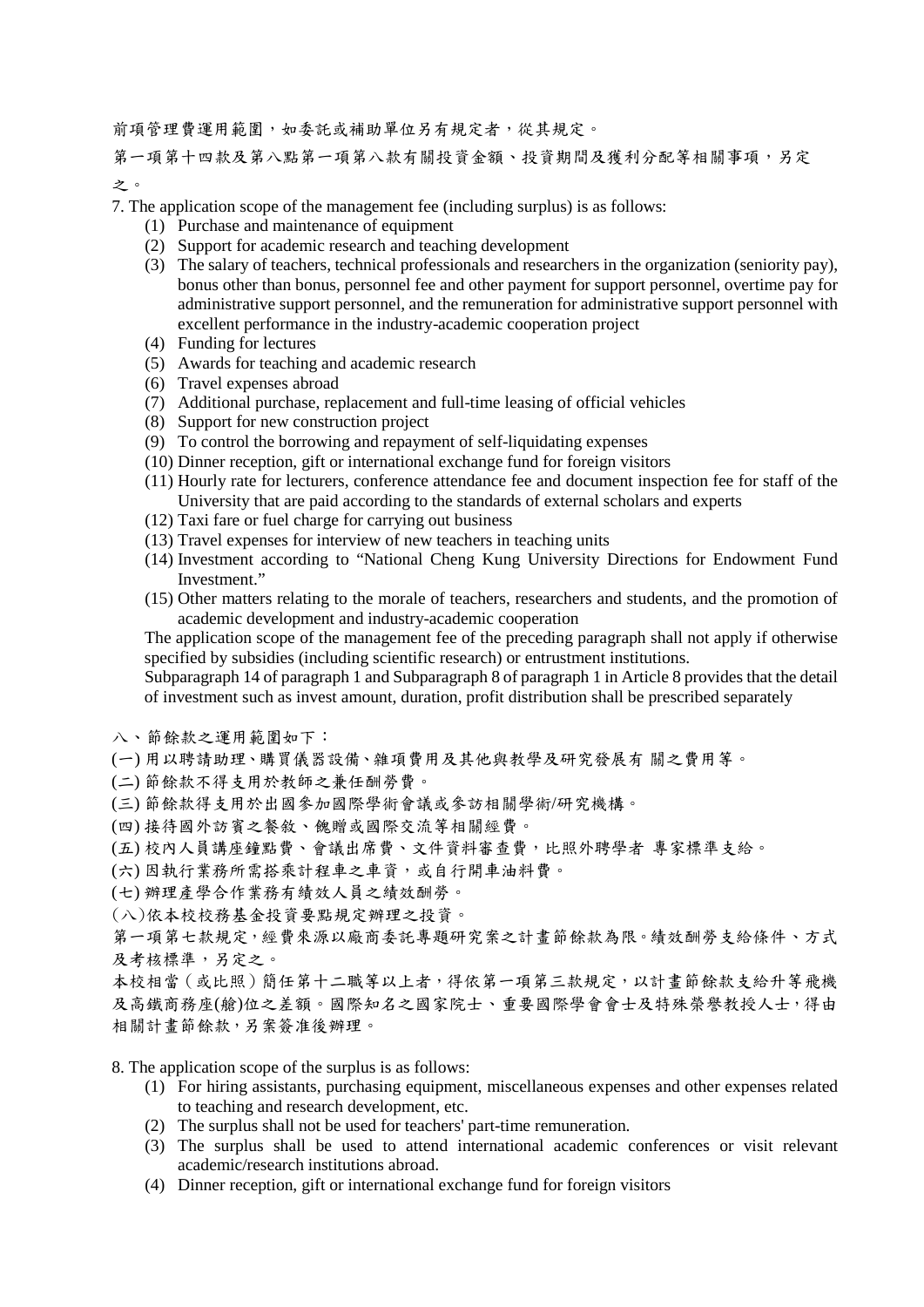- (5) Hourly rate for lecturers, conference attendance fee and document inspection fee for staff of the University that are paid according to the standards of external scholars and experts
- (6) Taxi fare or fuel charge for carrying out business
- (7) Performance remuneration for personnel with excellent performance in the industry-academic cooperation project
- (8) Investment according to "National Cheng Kung University Directions for Endowment Fund Investment."

Subparagraph 7 of paragraph 1 provides that the source of funds shall be limited to the surplus of the research project entrusted by the cooperative institutions. Conditions, methods and evaluation criteria for performance compensation shall be prescribed separately.

A Senior Executive Officer of the University with a grade of 12 or above may, in accordance with the provisions of subparagraph 3 of paragraph 1, get an upgrade to business class on the flight or high speed rail with the surplus. For internationally renowned members of the National Academy of Sciences, members of important international societies and special honorary professors, the same may be done with approval.

九、酬勞費支給標準:

各系所及研究中心執行產學合作案,其人員酬勞費以不超過個案總經費之 60%為原則。

參與產學合作、政府(含科研)補助或委辦事項人員之酬勞費,依下列標準支給:

(一)編制內教師及研究人員:

1.編制內教師及研究人員執行專題研究計畫,擔任計畫主持人、共同主持人及協同主持人,計畫 主持費每案不得超過其學術研究費之 65%。

2.編制內教師及研究人員兼任行政主管職務,辦理產學合作業務著有績效者,得支領一項工作酬 勞費,工作酬勞費上限依「國立成功大學學校人員人事費支應原則」第七點規定辦理。

(二)編制外教師及研究人員:

1.編制外教師及研究人員執行專題研究計畫,擔任計畫主持人、共同主持人、協同主持人,計畫 主持費每案不得超過薪資總額之 30%。

2.編制外研究人員執行專題研究計畫,擔任計畫兼任助理,兼職酬勞費以一項為限,且不得超過 薪資總額之 30%。

3.編制外研究人員辦理產學合作業務著有績效者,得再支領一項績效酬勞費,惟不得超過薪資總 額之 30%。

(三)行政支援人員(含職員、校聘人員、專案工作人員、臨時專任組員、技工、工友、駕駛):

1.行政支援人員執行專題研究計畫,擔任計畫主持人、共同主持人、協同主持人,計畫主持費不 得超過編制內人員專業加給之 60%或編制外人員薪資總額之 30%。

2.行政支援人員執行專題研究計畫,擔任計畫兼任助理,兼職酬勞費不得超過編制內人員專業加 給之 60%或編制外人員薪資總額之 30%。

3.行政支援人員同一期間內,以支領一項專題研究計畫兼職酬勞費為限,但辦理產學合作著有成 效者,得再支領一項績效酬勞費或工作酬勞費,惟總額不得超過編制內人員專業加給之 60%或編 制外人員薪資總額之 30%。

本校績優職工獎勵金、退休人員服務績效獎勵金、校聘人員獎勵金、防輻射人員津貼、火災預防 管理編組人員津貼及特殊績效工作酬勞等,支領項數及金額不受前項規定之限制,但編制內行政 人員支領工作酬勞金額,仍須符合「國立大學校院校務基金管理及監督辦法」規定上限。

各單位每年支給產學合作業務人員工作酬勞費,以不超過上年度管理費(含賸餘款)收入總額之四 分之一為原則。

9. Remuneration standard:

When the department and the research center conduct university-industry collaboration projects, the staff remuneration shall not exceed 60 percent of the total funds of each project.

The monthly remuneration of the personnel involved in the university-industry collaboration or commission shall be paid according to the following criteria:

(1) For certified teachers or researchers: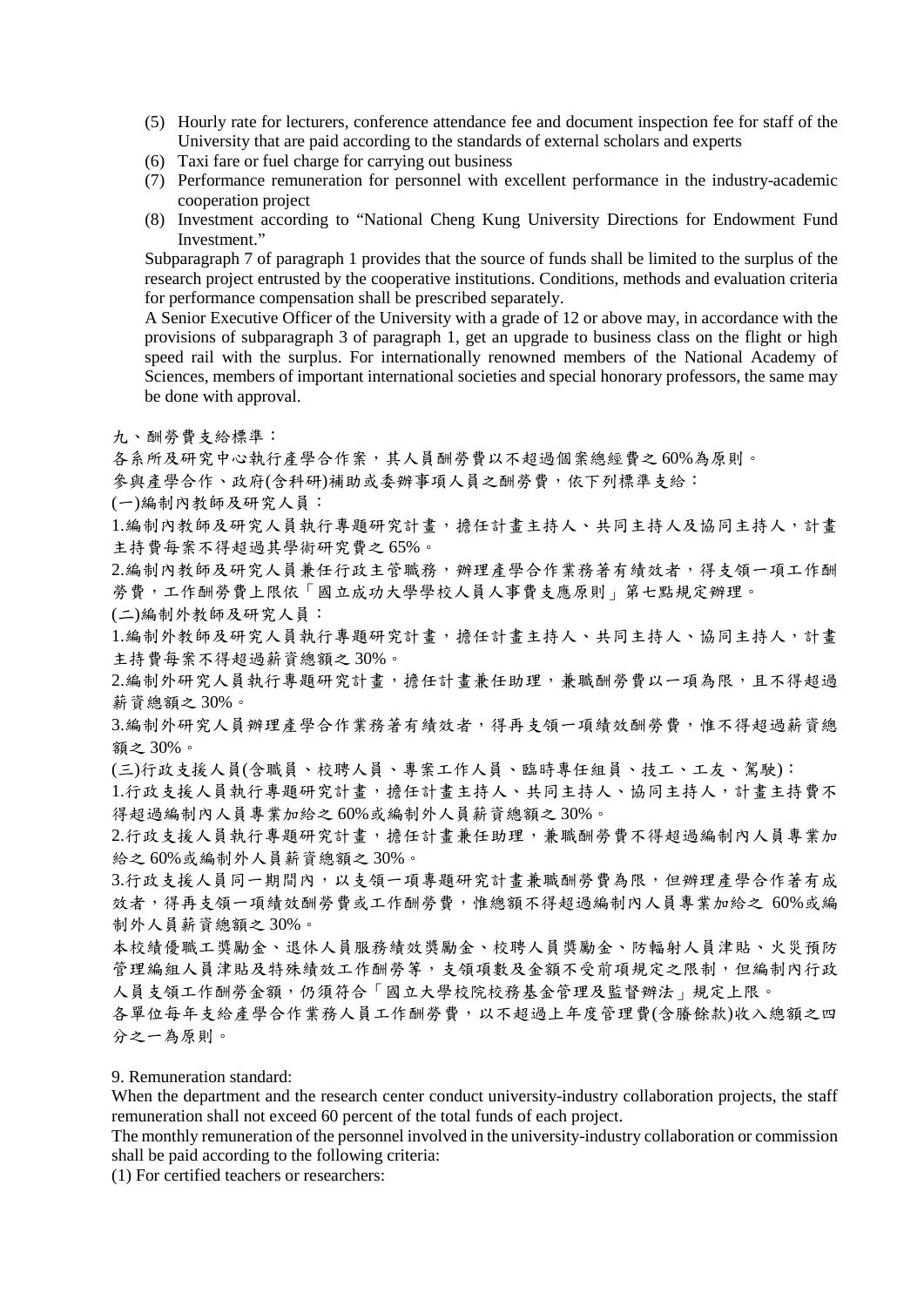- 1. The monthly remuneration per project for the Principal Investigator, Co-Principal Investigator, and Sub-Investigator shall not exceed 65% of their Academic research fee.
- 2. If the certified teachers or researchers serve as administrative head and have performance in the business of industry-university cooperation, the upper limit of monthly work remuneration shall be set according to the section 7 of the "National Cheng Kung University Compensation Guidelines for Employees".
- (2) For uncertified teachers or researchers:
	- 1. The monthly remuneration per project for the Principal Investigator, Co-Principal Investigator, and Sub-Investigator shall not exceed 30% of their salary.
	- 2. The uncertified research personnel shall only receive remuneration for one university-industry collaboration project serving as co-researcher at a time, and shall not exceed 30% of Profession allowances.
	- 3. If the uncertified researchers have performance in the business of industry-university cooperation, one other remuneration could be received, but the upper limit of monthly work remuneration shall not exceed 30% of their salary.
- (3) For the administrative personnel(including certified faculty, the personnel engaged by the University, Project Staff, technicians, maintenance workers, and drivers):
	- 1. The monthly remuneration per project for the Principal Investigator, Co-Principal Investigator, and Sub-Investigator shall not exceed 60% of their professional bonuses (for certified administrative personnel) or 30% of their salary (for uncertified administrative personnel.)
	- 2. The monthly remuneration per project for the co-researcher shall not exceed 60% of their professional bonuses (for certified administrative personnel) or 30% of their salary (for uncertified administrative personnel.)
	- 3. The administrative personnel shall only receive remuneration for one university-industry collaboration project at a time. However, If they have performance in the business of industryuniversity cooperation, one other remuneration could be received, but the upper limit of monthly work remuneration shall not exceed 60% of their professional bonuses (for certified administrative personnel) or 30% of their salary (for uncertified administrative personnel.)

Outstanding staff members and workers rewards, Retirees' service performance rewards, the personnel engaged by the University's incentives, radiation protection staff allowances, fire prevention management group staff allowances and special performance work compensation, etc.shall not be limited by above rules, but the total bonus, allowance, incentive, and remuneration of certified administrative personnel shall not exceed the upper limit by government's law.

The income from management fees (including the surplus) shall be used for administrative personnel's remuneration for university-industry collaboration work. In principle, it shall not exceed one fourth of the total management fee income of each unit in the previous year.

十、為照顧本校學生,兼任助理以本校學生為原則。但經費補助或委託機關(構)訂有規定者, 依其規定。學生兼任助理聘用及相關權利義務,悉依「國立成功大學學生兼任研究助理管理暫行 要點」相關規定辦理。

10. In order to take care of our students, part-time assistants shall, in principle, be students of the University. However, if the funding or entrusting agency has other regulations, such regulations shall apply. Employment and related rights and obligations regarding part-time research assistants shall be handled in accordance with the "National Cheng Kung University Interim Directions of Managing Part-time Research Assistants".

十一、每位教師應以學校名義執行委託研究計畫,同一期間如接受委託計畫超過二項者,執行單 位主管應以不影響正常教學為原則審慎核定。前項所稱同一期間係指計畫之執行期間重疊達四個 月以上之情形。

11. Each teacher should implement the entrusted research project in the name of the school. If teacher undertakes more than two entrusted research projected during the same period, the supervisor of the unit should prudently examine the projects and approve it only under the condition that the projects would not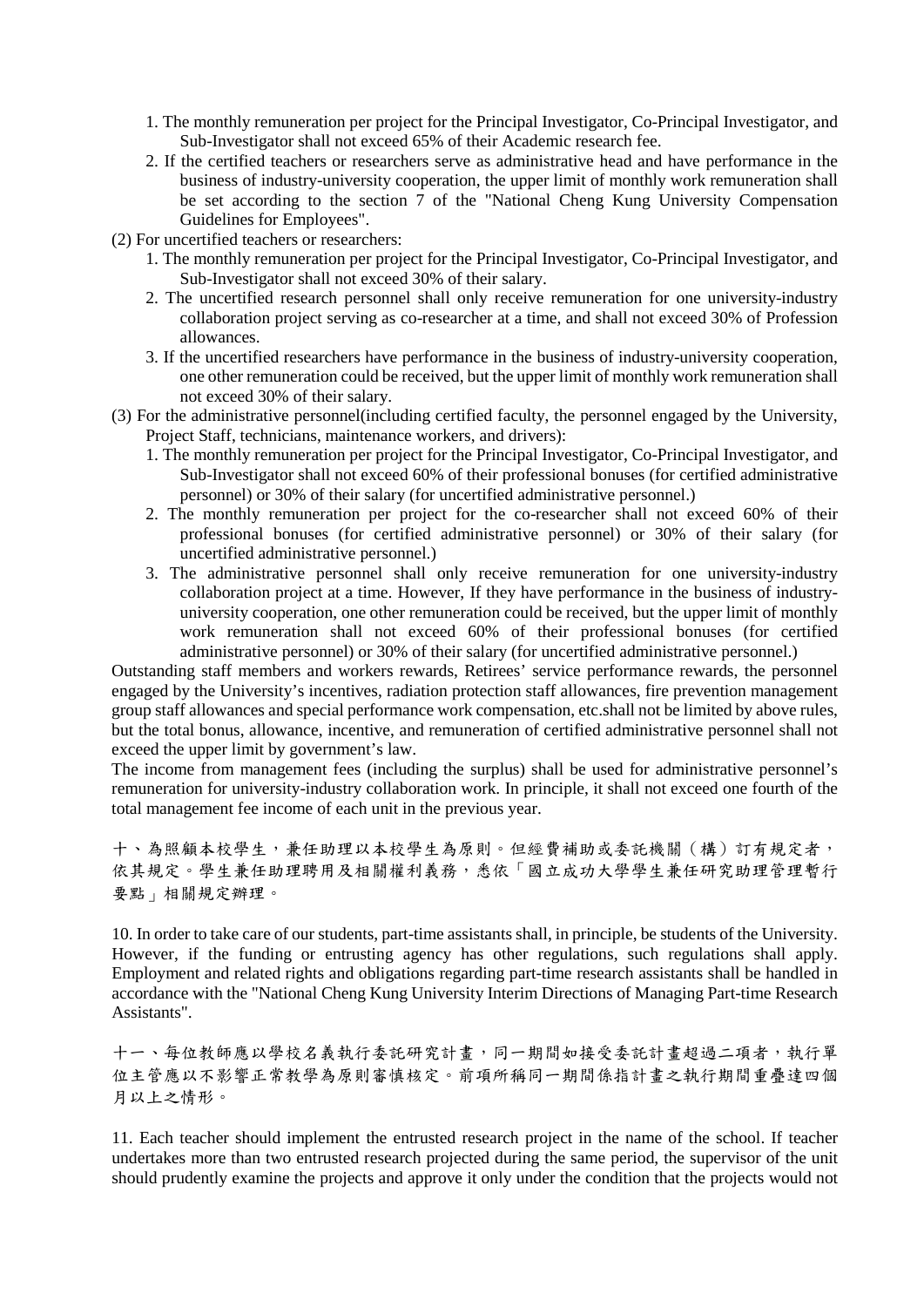affect normal teaching activities. The same period referred to in the preceding paragraph means that the implementation periods of the plan overlap by more than four months.

十二、經費支付及報銷,應依會計程序及有關法令規定辦理。

12. Payment and reimbursement of funds shall be handled in accordance with accounting procedures and relevant laws and regulations.

十三、計畫資產及成果之處理:

(一) 計畫內所購置之圖書儀器設備,除合約另有規定者外,應屬本校所有,納入校產管理。

(二) 計畫執行成果,如涉及專利等權益之取得、出租或讓與,有約定者,依約定;無約定者,依 據「國立成功大學研究發展成果管理辦法」辦理。

(三) 計畫執行及研究成果運用之利益衝突迴避及揭露程序,依本校研發成果運用之利益衝突迴避 要點規定辦理。

13. Management of project assets and results:

- (1) Unless otherwise stipulated in the contract, the books, instruments and equipment purchased in the project shall belong to the school and be managed as the school property.
- (2) Where there is an agreement on the acquisition, lease or assignment of patent or other intellectual property rights, the results of the project shall follow the agreement. If there is no agreement, it shall be handled in accordance with the "National Cheng Kung University Management Guidelines On R&D Results".
- (3) The procedures for avoidance and disclosure of conflicts of interest in the implementation of the project and the application of research results shall be governed by the "Directions on Avoidance of Conflicts of Interest in the Application of R&D Results" of the University.

十四、主持及參與合作計畫之所有工作人員,必須履行合約上所規定之一切承諾。產學合作契約 約定產出研發成果全部歸屬合作對象所有者,須提撥產學合作計畫經費總額至少 25%,作為回饋 金。產學合作契約定產出之研發成果非全部歸屬合作對象所有,且本校 就共有研發成果之實 施、使用、收益或再授權等受有限制者,須提撥產學合作計畫經費總額至 15%,作為先期技轉 金。前二項所定之回饋金及先期技轉金,其相關校內分配之比例,準用本校研發成果管理辦法第 八條規定。

14. The Principal Investigator and all staff involved in the project must fulfil all commitments set out in the contract.

If the university-industry collaboration contract stipulates that all the R&D results belong to the owner of the cooperative institution, at least 25% of the total amount of the university-industry collaboration project shall be allocated as the reward.

If the R&D results produced in the university-industry collaboration project are not solely owned by the cooperative institution, and the University has restrictions on the implementation, utilization, profiting or reauthorization of the R&D results, at least 15% of the total funds of the university-industry collaboration project shall be allocated as early-stage technology transfer funds.

The proportion of the reward fund and early-stage technology transfer fund set forth in the preceding two paragraphs shall apply mutatis mutandis to Article 8 of the "National Cheng Kung University Management Guidelines on R&D Results".

十五、本要點經校務基金管理委員會會議,及行政會議通過後實施,修正時亦同。

15. These directions shall be implemented and amended after approved at the University Endowment Fund Management Committee Meeting and the Administrative Council Meeting.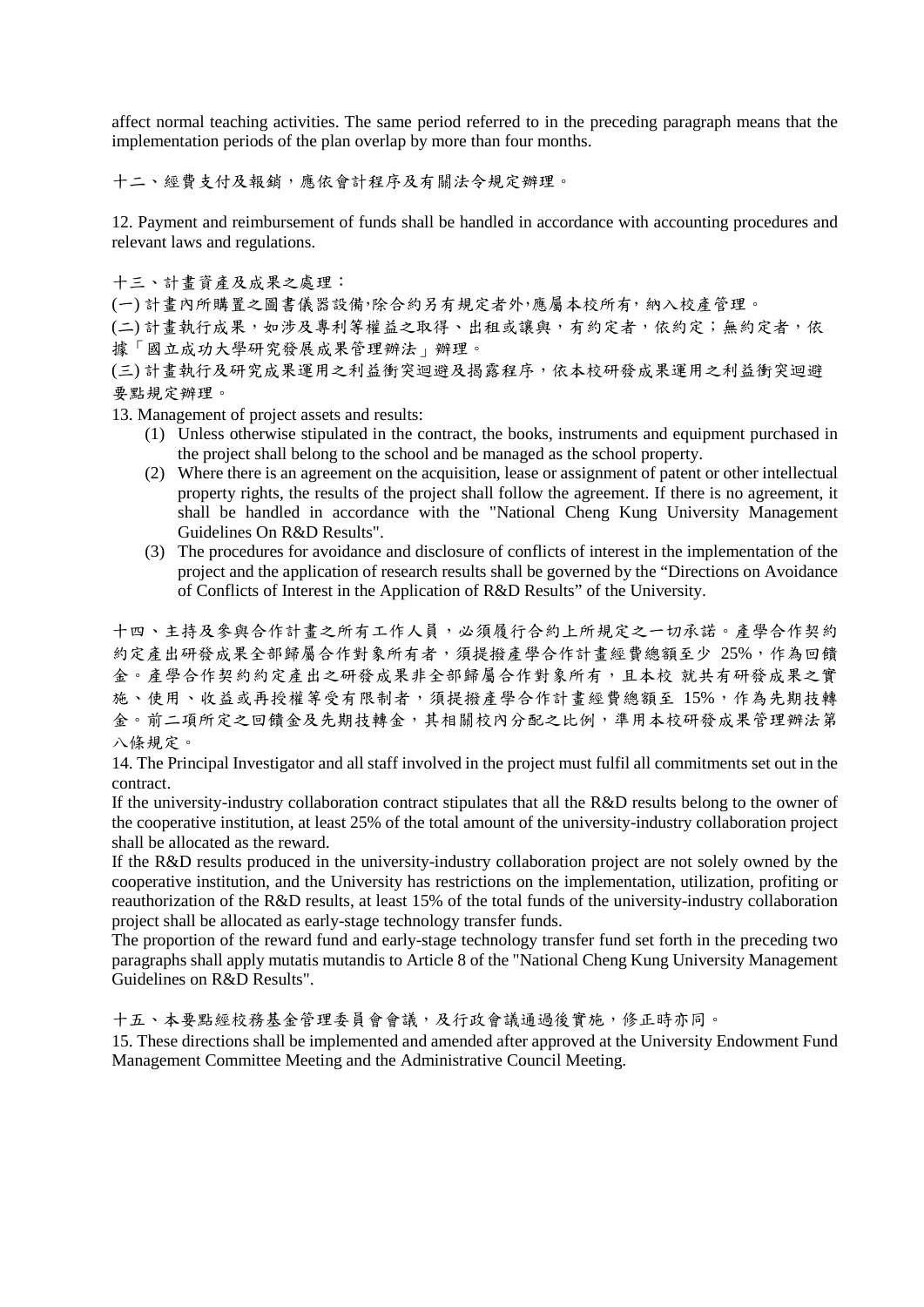### 國立成功大學產學合作收入收支管理要點

109 學年度第一次校務會議通過 109.10.21 109 學年度第 2 次校務基金管理委員會通過 110.3.26 第二○七次行政會議通過 110.05.05 110 學年度第 1 次校務基金管理委員會修正通過 110.11.15 第二一○次行政會議通過 110.11.24

- 一、國立成功大學(以下簡稱本校)為辦理產學合作業務,發揮教育、訓練、研發、服務等 功能,依據教育部「專科以上學校產學合作實施辦法」,特訂定本要點。
- 二、產學合作有關事項,除法令另有規定外,悉依本要點之規定辦理。非依計畫方式進行之 合作案,或教師以專業學會名義經學校行政程序簽准之委辦計畫,準用之。
- 三、產學合作案,依其性質分為「專題研究」、「檢測檢驗與技術服務」、「人員交流訓 練」、「技轉育成服務」等四類。
- 四、專題研究計畫之主持人應依所需人力、圖書資料、儀器設備及維護、計算機使用費、消 耗器材、貴重儀器使用費、差旅費、管理費及其他雜項等各項費用編列預算提出計畫 書。接受委託執行專題研究計書,得填具簽辦表並檢附相關文件,依下列程序辦理: 由教學單位或一級研究中心送出者,經研究發展處陳請校長核定後辦理簽約。 由產學創新總中心所屬中心送出者,經產學創新總中心陳請校長核定後辦理簽約。
- 五、產學合作收入,均應納入校務基金統籌管理。
- 六、各產學合作案應編列適當行政管理費。
- (一)管理費之編列比率如下:
	- 1.專題研究案
		- (1)科技部(原國科會)專題研究計畫:依科技部(原國科會)規定辦理。
		- (2)政府機關及公民營機構委託之專題研究計畫:應按計畫經費總金額編列至少 20%管理 費。
		- 申請之計畫管理費提列未達前述標準者,於計畫開始執行時,各期執行金額應預留 20% 之管理費。但政府機關另訂有管理費標準者,不在此限。除前項規定外,經校長核准者 得降低此標準。
		- (3)教師以專業學會名義經學校行政程序許可之委辦計書,如有涉及使用學校資源,應本 於使用者付費原則,比照政府機關及公民營機構委託之專題研究計畫,應按計畫經費總 金額編列至少 20%管理費,納入校務基金統籌運用。經校長核准降低管理費標準之計畫 案執行結束時,如有節餘款,應先行補足按計畫總經費應行編列之管理費,所餘款項始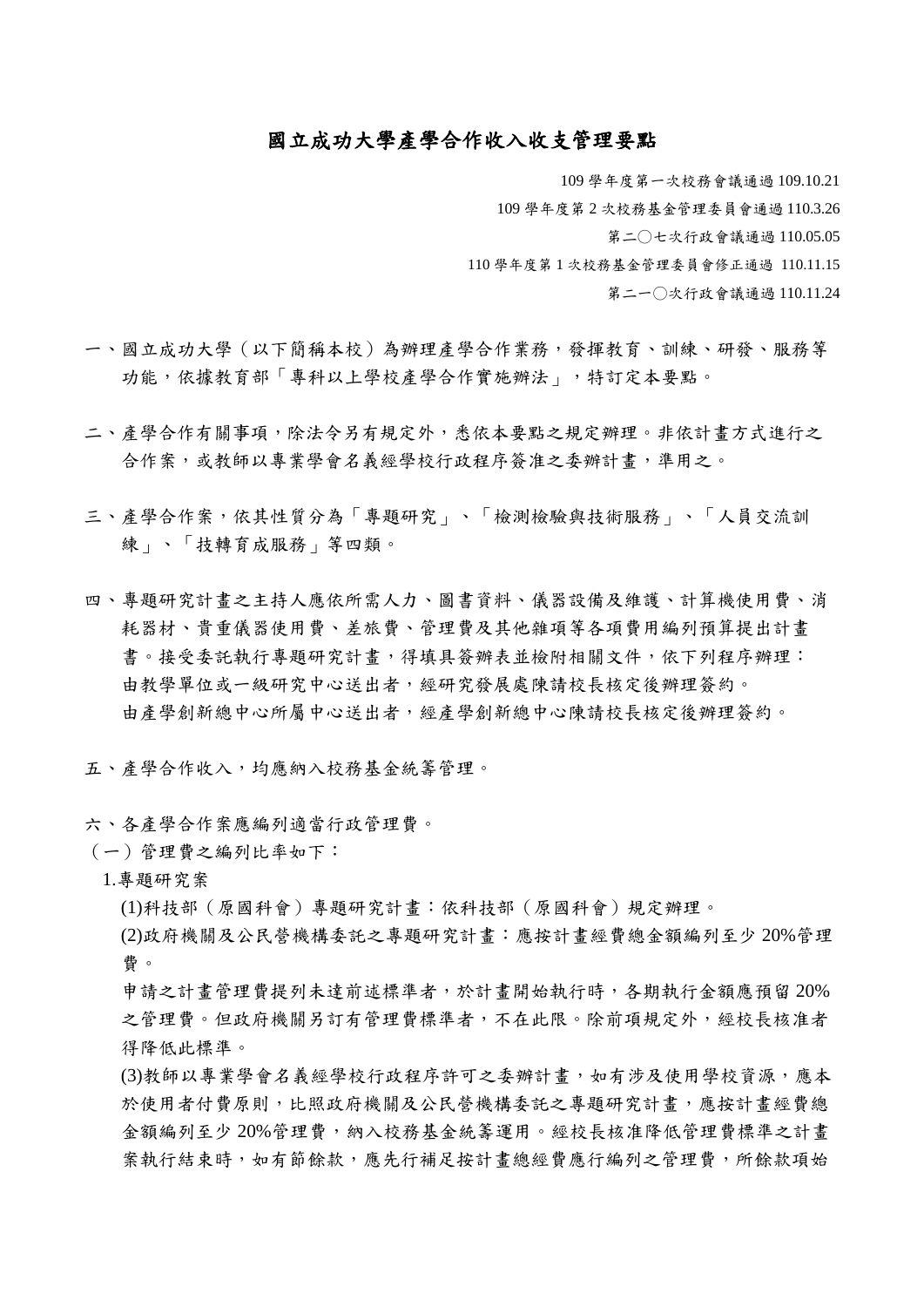得依「國立成功大學產學合作計畫行政管理費及節餘款支用要點」之規定辦理。 2.檢測檢驗與技術服務

(1)內業:如試驗、檢定、化驗分析、規劃設計等零星委託案,至少編列 20%管理費。 (2)外業:如測量、鑽探、勘察、監造等零星委託案,至少編列 5.5%管理費。

(3)若以計畫書簽約之委託案,則不分內、外業加列 6%管理費。

3.人員交流訓練如開班辦理在職訓練、技術人力養成訓練、專門技術訓練、代辦實習等在 校內舉辦者屬內業,在校外舉辦者屬外業,管理費之編列依據「國立成功大學推廣教育 收支管理要點」辦理。

### 4.技轉育成服務

- (1)技轉服務:由本校研發成果衍生收益之企業關係與技轉中心所獲分配金額提列 20%, 作為企業關係與技轉中心管理費。
- (2)育成服務:由新創加速中心所獲之育成服務收入提列 20%,作為新創加速中心管理 費。
- (二)以產學合作案方式舉辦之學術研討會公家機構補助款可不提列管理費,惟自行收費及 民營機構補助款部分酌予提成 5%。
- (三)各項專題計畫執行結案後之節餘款除委方另有規定需繳回外,其轉至下年度繼續使用 者,以及各項行政管理費之授權支用,依「國立成功大學產學合作計畫行政管理費及節 餘款支用要點」辦理。
- 七、管理費(含賸餘款)之運用範圍如下:
	- (一)儀器設備之購置及維護等。
	- (二)對學校學術研究及教學發展有關事項之支援。
	- (三)編制內教師、比照教師之專業技術人員、研究人員本薪(年功薪)、加給以外之給與、編制 外人員之人事費及其他給與、行政支援人員加班費,及辦理產學合作業務有績效之行政支 援人員等工作酬勞。
	- (四)講座經費之支應。
	- (五)教師教學及學術研究獎勵之支應。
	- (六)出國旅費之支應。
	- (七)公務車輛之增購、汰換及全時租賃。
	- (八)新興工程之支應。
	- (九)因應自償性支出之舉借及其償還財源之控管。
	- (十)接待國外訪賓之餐敘、餽贈或國際交流等相關經費。
	- (十一)校內人員講座鐘點費、會議出席費、文件資料審查費,比照外聘學者專家標準支 給。
	- (十二)因執行業務所需搭乘計程車之車資,或自行開車油料費。
	- (十三)教學單位新聘教師面談差旅費。
	- (十四)依本校校務基金投資要點規定辦理之投資。
	- (十五)其他對於激勵教師、研究人員、學生士氣及推動校務發展、產學合作有關事項之支援。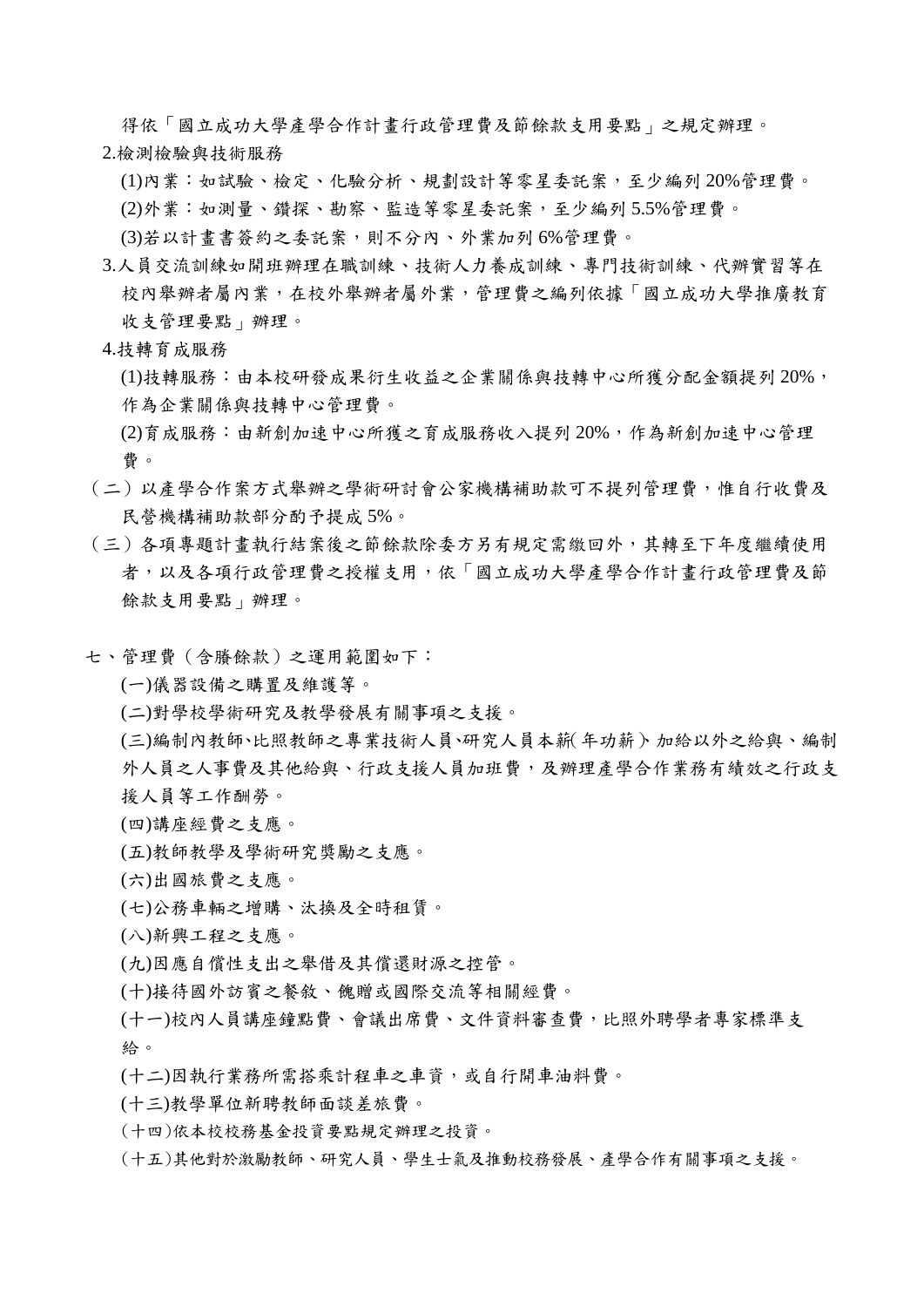前項管理費運用範圍,如委託或補助單位另有規定者,從其規定。

第一項第十四款及第八點第一項第八款有關投資金額、投資期間及獲利分配等相關事項,另定 之。

- 八、節餘款之運用範圍如下:
	- (一)用以聘請助理、購買儀器設備、雜項費用及其他與教學及研究發展有關之費用等。
	- (二)節餘款不得支用於教師之兼任酬勞費。
	- (三)節餘款得支用於出國參加國際學術會議或參訪相關學術/研究機構。
	- (四)接待國外訪賓之餐敘、餽贈或國際交流等相關經費。
	- (五)校內人員講座鐘點費、會議出席費、文件資料審查費,比照外聘學者專家標準支給。
	- (六)因執行業務所需搭乘計程車之車資,或自行開車油料費。
	- (七)辦理產學合作業務有績效人員之績效酬勞。
	- (八)依本校校務基金投資要點規定辦理之投資。
	- 第一項第七款規定,經費來源以廠商委託專題研究案之計畫節餘款為限。績效酬勞支給條件、方式 及考核標準,另定之。
	- 本校相當(或比照)簡任第十二職等以上者,得依第一項第三款規定,以計畫節餘款支給 升等飛機及高鐵商務座(艙)位之差額。國際知名之國家院士、重要國際學會會士及特殊榮 譽教授人士,得由相關計畫節餘款,另案簽准後辦理。
- 九、酬勞費支給標準:
	- 各系所及研究中心執行產學合作案,其人員酬勞費以不超過個案總經費之60%為原則。 參與產學合作、政府(含科研)補助或委辦事項人員之酬勞費,依下列標準支給:
	- (一)編制內教師及研究人員:
		- 1.編制內教師及研究人員執行專題研究計畫,擔任計畫主持人、共同主持人及協同主持 人,計畫主持費每案不得超過其學術研究費之 65%。
		- 2. 編制內教師及研究人員兼任行政主管職務,辦理產學合作業務著有績效者,得支領一 項工作酬勞費,工作酬勞費上限依「國立成功大學學校人員人事費支應原則」第七點 規定辦理。
	- (二)編制外教師及研究人員:
		- 1. 編制外教師及研究人員執行專題研究計畫,擔任計畫主持人、共同主持人、協同主持 人,計畫主持費每案不得超過薪資總額之 30%。
		- 2. 編制外研究人員執行專題研究計書,擔任計畫兼任助理,兼職酬勞費以一項為限,且 不得超過薪資總額之 30%。
		- 3. 編制外研究人員辦理產學合作業務著有績效者,得再支領一項績效酬勞費,惟不得超 過薪資總額之 30%。
	- (三)行政支援人員(含職員、校聘人員、專案工作人員、臨時專任組員、技工、工友、駕 駛):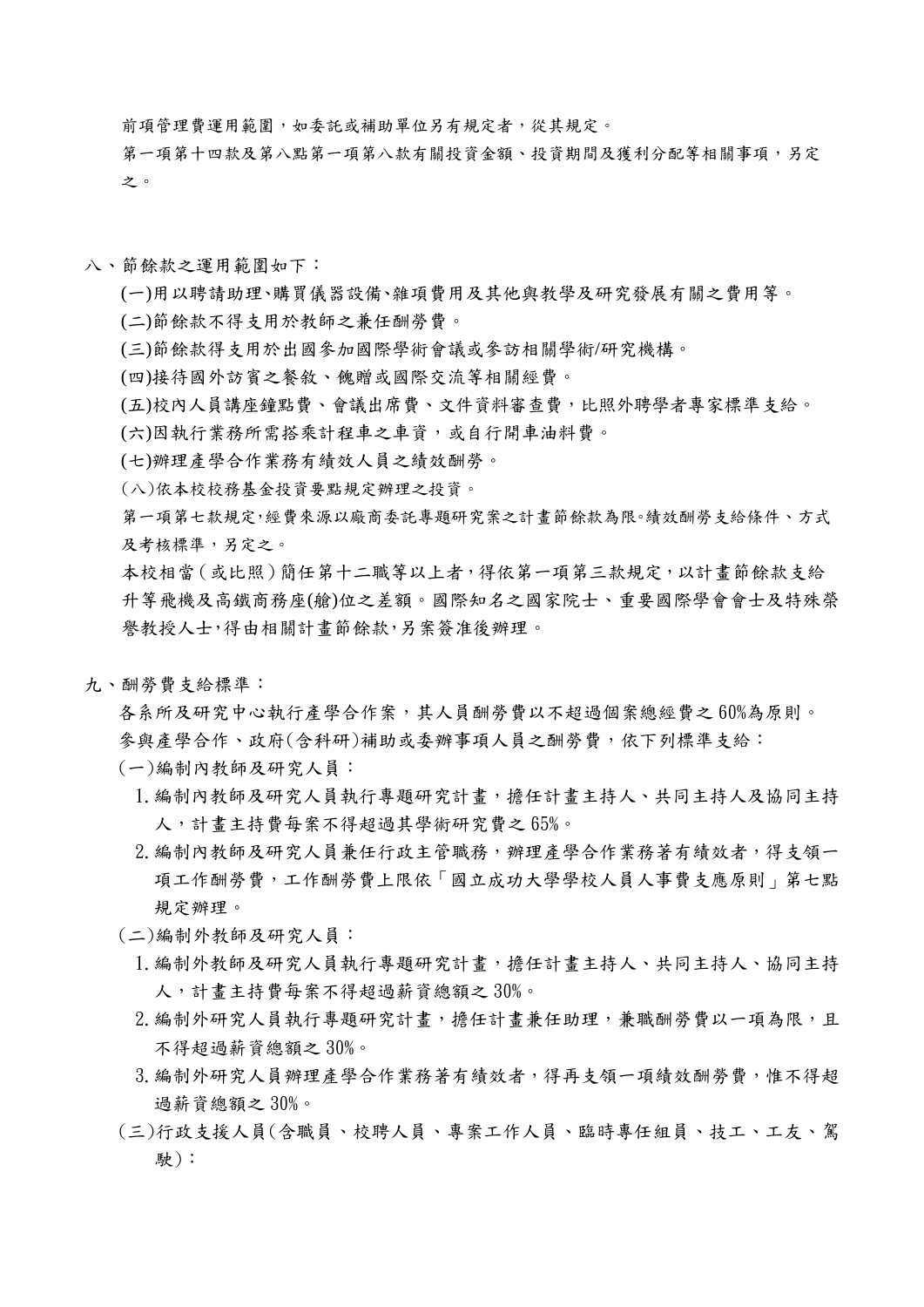- 1. 行政支援人員執行專題研究計畫,擔任計畫主持人、共同主持人、協同主持人,計畫 主持費不得超過編制內人員專業加給之 60%或編制外人員薪資總額之 30%。
- 2.行政支援人員執行專題研究計畫,擔任計畫兼任助理,兼職酬勞費不得超過編制內人 員專業加給之 60%或編制外人員薪資總額之 30%。
- 3. 行政支援人員同一期間內,以支領一項專題研究計書兼職酬勞費為限,但辦理產學合 作著有成效者,得再支領一項績效酬勞費或工作酬勞費,惟總額不得超過編制內人員 專業加給之 60%或編制外人員薪資總額之 30%。

本校績優職工獎勵金、退休人員服務績效獎勵金、校聘人員獎勵金、防輻射人員津貼、火 災預防管理編組人員津貼及特殊績效工作酬勞等,支領項數及金額不受前項規定之限制, 但編制內行政人員支領工作酬勞金額,仍須符合「國立大學校院校務基金管理及監督辦法」 規定上限。

各單位每年支給產學合作業務人員工作酬勞費,以不超過上年度管理費(含賸餘款)收入總額之四 分之一為原則。

- 十、為照顧本校學生,兼任助理以本校學生為原則。但經費補助或委託機關(構)訂有規定 者,依其規定。學生兼任助理聘用及相關權利義務,悉依「國立成功大學學生兼任研究 助理管理暫行要點」相關規定辦理。
- 十一、每位教師應以學校名義執行委託研究計畫,同一期間如接受委託計畫超過二項者,執 行單位主管應以不影響正常教學為原則審慎核定。前項所稱同一期間係指計畫之執行期 間重疊達四個月以上之情形。
- 十二、經費支付及報銷,應依會計程序及有關法令規定辦理。

十三、計畫資產及成果之處理:

- (一)計書內所購置之圖書儀器設備除合約另有規定者外應屬本校所有,納入校產管理。
- (二)計畫執行成果,如涉及專利等權益之取得、出租或讓與,有約定者,依約定;無約定者, 依據「國立成功大學研究發展成果管理辦法」辦理。
- (三)計畫執行及研究成果運用之利益衝突迴避及揭露程序,依本校研發成果運用之利益衝突迴 避要點規定辦理。
- 十四、主持及參與合作計畫之所有工作人員,必須履行合約上所規定之一切承諾。產學合作 契約約定產出研發成果全部歸屬合作對象所有者,須提撥產學合作計畫經費總額至少 25%,作為回饋金。

產學合作契約約定產出之研發成果非全部歸屬合作對象所有,且本校就共有研發成果之 實施、使用、收益或再授權等受有限制者,須提撥產學合作計畫經費總額至15%,作為 先期技轉金。

前二項所定之回饋金及先期技轉金,其相關校內分配之比例,準用本校研發成果管理辦